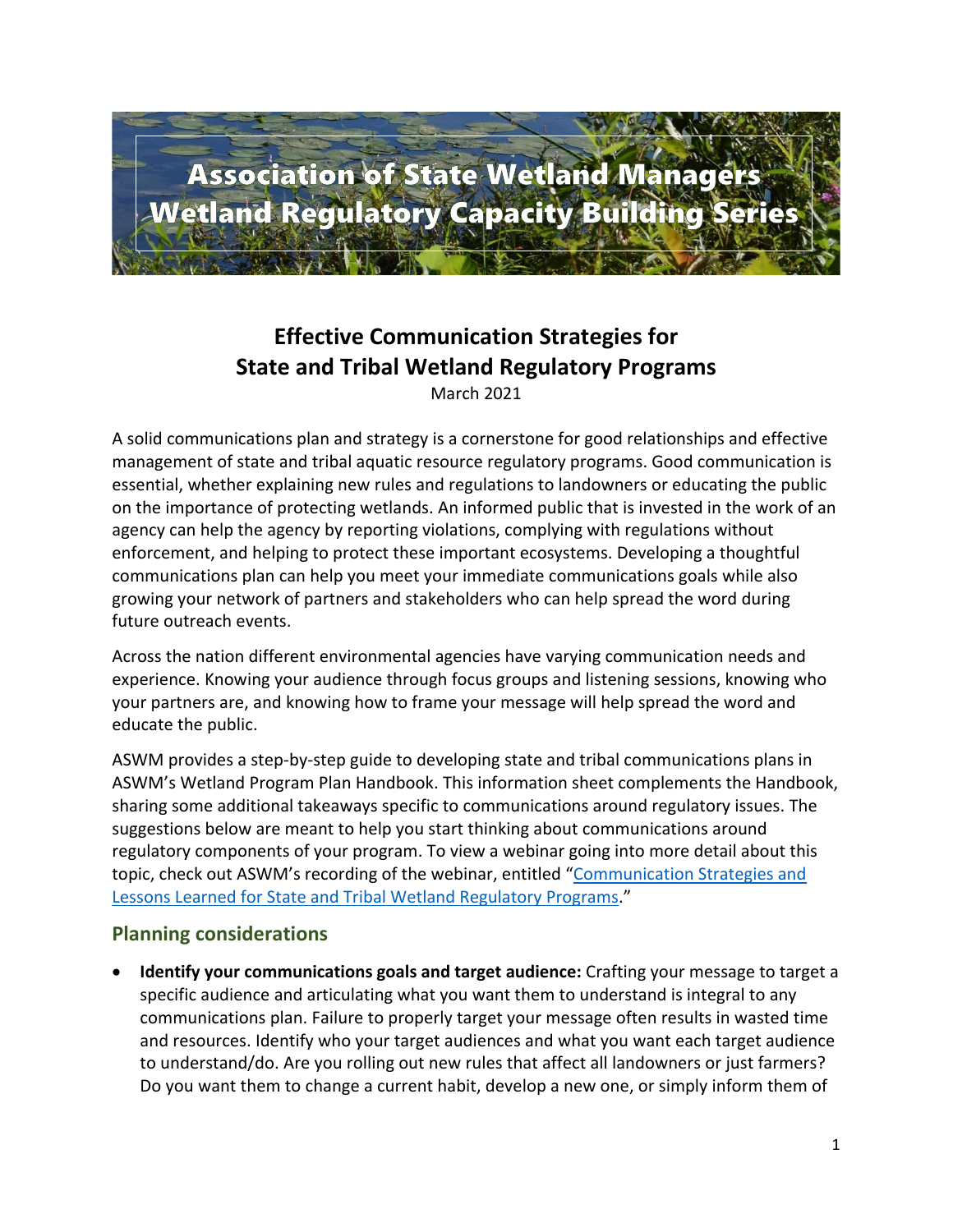a regulatory change? Always make sure your communication plans and messages are in line with the mission and goals of your agency.

- **Know your audience:** A fundamental tenet of communications and marketing is "you are not your audience." It is critical to understand what your audience's values are, what they want to see happen, what they consider a "win" on the topic you are discussing, how they get their information, and who/what influences them. You may want to hold focus groups or listening sessions to help inform your communications plan. You may want to engage a communications expert to help you think through the questions you want to ask or access demographic marketing data that can inform decision making. Understanding your audience in depth allows you to develop materials and a message strategy that are effective and build on the public's understanding of what wetlands are and what your agency does. Understanding what each target audience understands and thinks about a topic also gives you the opportunity to correct misconceptions.
- **Identify stakeholders and partners who can help share your message:** Stakeholders are individuals or groups of individuals that have a vested interest in the regulatory change you are making. With regulations, stakeholders might be landowners, developers, businesses, farmers, ranchers, environmental nonprofits, and others. Professionals like real estate agents and developers often have a stake in understanding rules, regulations, and your agency's mission. Working with professional groups can help you to disseminate your message indirectly. Many outreach efforts involve working in partnerships. When coordinated, business groups, environmental organizations and others can help get your message to a wider audience and add their influence as a "trusted messenger" of the information you are seeking to communicate.
- **Be ready and able to answer basic questions:** When communicating directly with the public, it is important to remember that much of the population does not have a nuanced understanding of wetland ecosystems or the many benefits that they can provide for local communities. Be prepared to explain: What are wetlands? Do I have a wetland on my property? Can I still use my property? How do I identify a wetland? What are the benefits of living near a wetland? What are the impacts of filling a wetland?
- **Frame your message in memorable terms:** Messages need to be memorable and easily shared. The adage, "It's not what you say, it's how you say it" applies here. Communications research and practice has shown that simply listing facts often fail to leave a lasting impression. Communications should be framed using logic, as well as humor and empathy as appropriate. Storytelling is one of the best ways to get a message across that will both resonate and be easily shareable. Humans are innately drawn to stories and sharing them is easier than reciting findings from a research study or field data.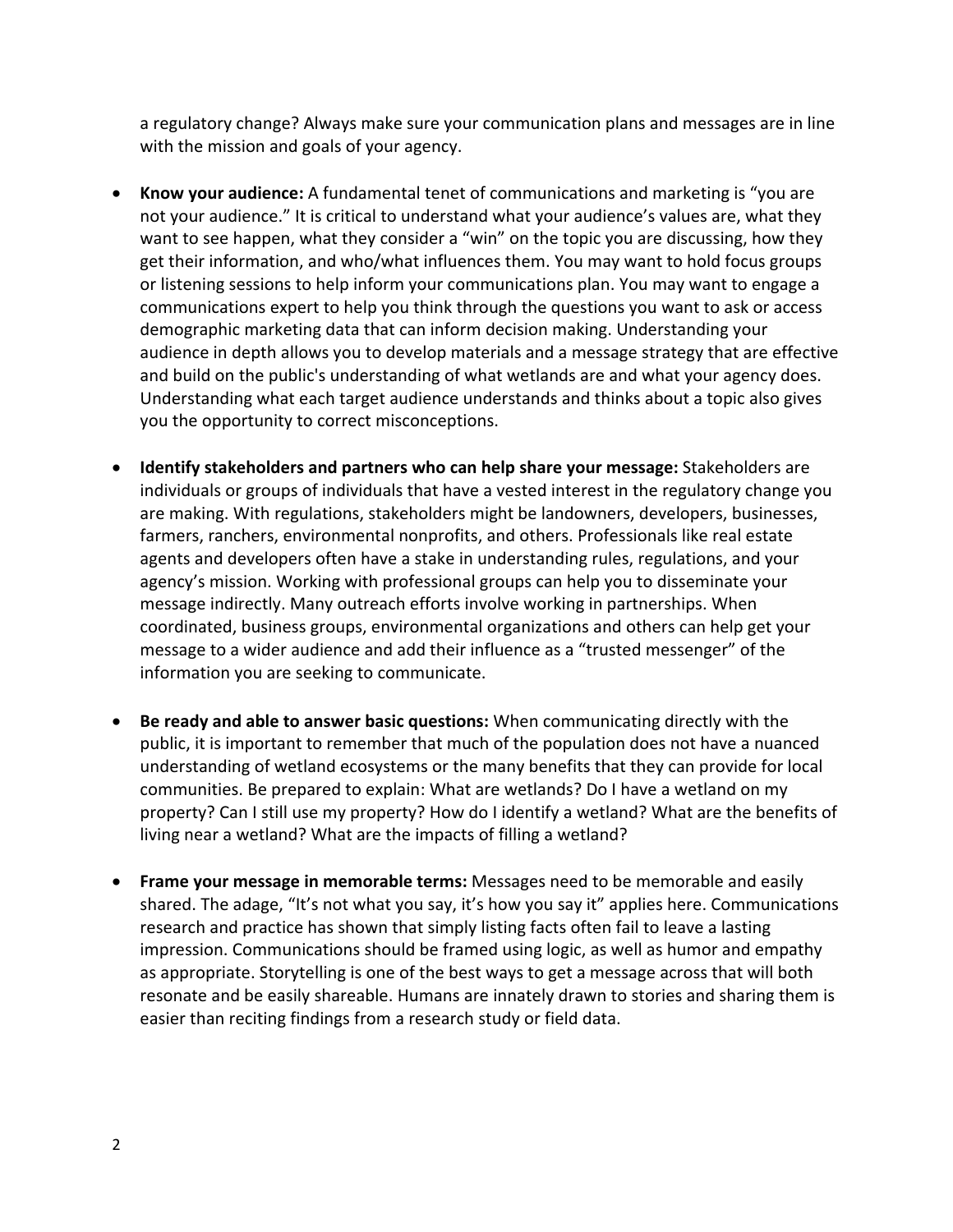- **Any technology being used for communications should be simple and easy to use:** Remember that you are communicating to a general public audience, many of whom have the capacity to understand complex concepts but are not familiar with the technical aspects or underlying assumptions of your program. Complicated GIS maps with a rainbow of colorcoded layers can easily overwhelm most people. Keep technological tools easy to use and understand and remember that most people only want or need to understand the basics. Use graphics to support your storytelling, however, do not include information on graphics that are not necessary for communicating your message, as it can distract from key takeaways.
- **Develop a communications plan:** Now that you know your target audience, prepped your message framing, and simplified the tech, aA communications plan will help you develop a formal strategy for reaching out to your target audience(s). Will you issue press releases, travel the state giving presentations, send mailers to residents, go door to door in affected communities or some combination of these? For example, if you are reaching out to landowners in rural communities where internet access is limited, do not host informational sessions online. Going door to door or canvasing is probably the most effective form of outreach, but it is resource intensive and can be costly. For the best results, work with internal or external communications experts to inform your communications plan, as this will increase the impact of your limited resources.

## **Implementation steps/tasks**

- **Engage with the public and stakeholders:** Once you have determined your audience, articulated your message framing, and prepped your technology, it is time to roll out your communications campaign. This may mean that you host listening sessions across the state, provide stories or give interviews to local news outlets, or visit landowners to educate them on a new rule change. Keep a record of communications activities, who you met with, where, what questions or concerns were raised, and any follow-up tasks needed.
- **Publicize all events, in some cases even site visits**. Letting the public know and see what your agency is doing is part of developing transparency and trust, which are important elements of good communication. These actions will help the public gain a better understanding of what your agency does and what a wetland program looks like. Well informed and engaged neighbors can help identify violations and support your work.
- **Use pictures and other visuals help to explain complicated topics:** The importance of using visual aids cannot be understated. If you are trying to explain the negative impacts from building on a wetland, visuals that show how flooding and infrastructure damage may occur can be a compelling part of storytelling. Simple maps showing where wetlands are located or guides detailing features of wetlands can also help landowners identify wetlands on their property or understand how they will impact the community.